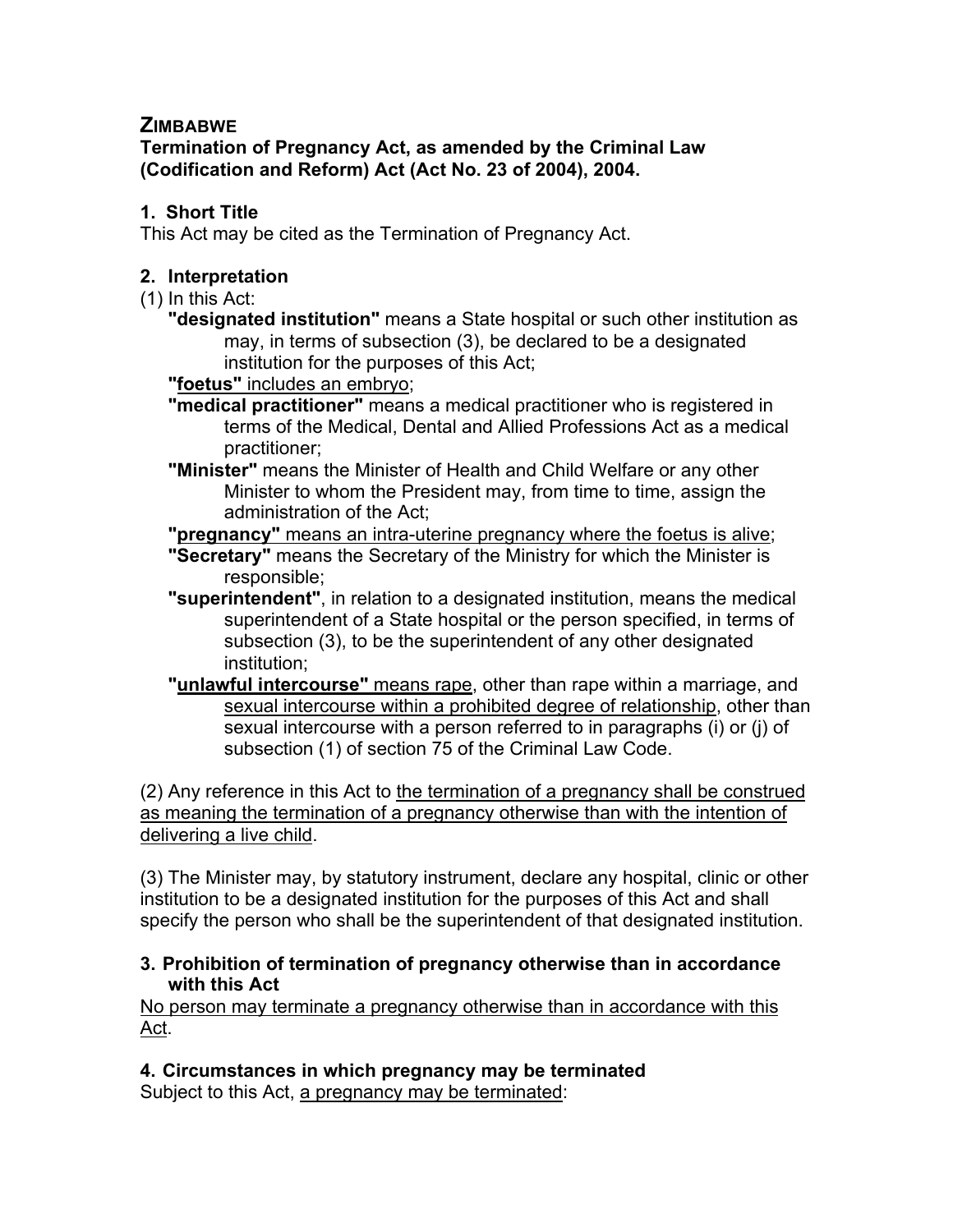- *(a)* where the continuation of the pregnancy so endangers the life of the woman concerned or so constitutes a serious threat of permanent impairment of her physical health that the termination of the pregnancy is necessary to ensure her life or physical health, as the case may be; or
- *(b)* where there is a serious risk that the child to be born will suffer from a physical or mental defect of such a nature that he will permanently be seriously handicapped; or
- *(c)* where there is a reasonable possibility that the foetus is conceived as a result of unlawful intercourse.

# **5. Conditions under which pregnancy may be terminated**

(1) Subject to section *seven*, a pregnancy may only be terminated by a medical practitioner in a designated institution with the permission in writing of the superintendent thereof.

(2) In the case of the termination of a pregnancy on the grounds referred to in paragraph *(a)* or *(b)* of section *four*, the superintendent shall not give the permission referred to in subsection (1) unless he is satisfied that:

- *(a)* the medical practitioner referred to in subsection (1) and one other medical practitioner; or
- *(b)* any two medical practitioners;
- who are not members of the same medical partnership or otherwise involved in the same medical practice have certified in the prescribed form that in their opinion the circumstances referred to in paragraph *(a)* or *(b)* of section *four* exist and that, in the case of the circumstances referred to in paragraph *(b)* of that section, any prescribed investigation, scientific or otherwise, has been carried out.

(3) In the case of the termination of a pregnancy on the grounds referred to in paragraph *(c)* of section *four*, the superintendent shall give the permission referred to in subsection (1) on the production to him of the appropriate certificate in terms of subsection (4).

(4) A pregnancy may only be terminated on the grounds referred to in paragraph *(c)* of section *four* by a medical practitioner after a certificate has been issued by a magistrate of a court in the jurisdiction of which the pregnancy is terminated to the effect that:

- *(a)* he has satisfied himself:
	- (i) that a complaint relating to the alleged unlawful intercourse in question has been lodged with the authorities; and
	- (ii) after an examination of any relevant documents submitted to him by the authorities and after such interrogation of the woman concerned or any other person as he may consider necessary, that, on a balance of probabilities, unlawful intercourse with the woman concerned has taken place and there is a reasonable possibility that the pregnancy is the result of such intercourse; and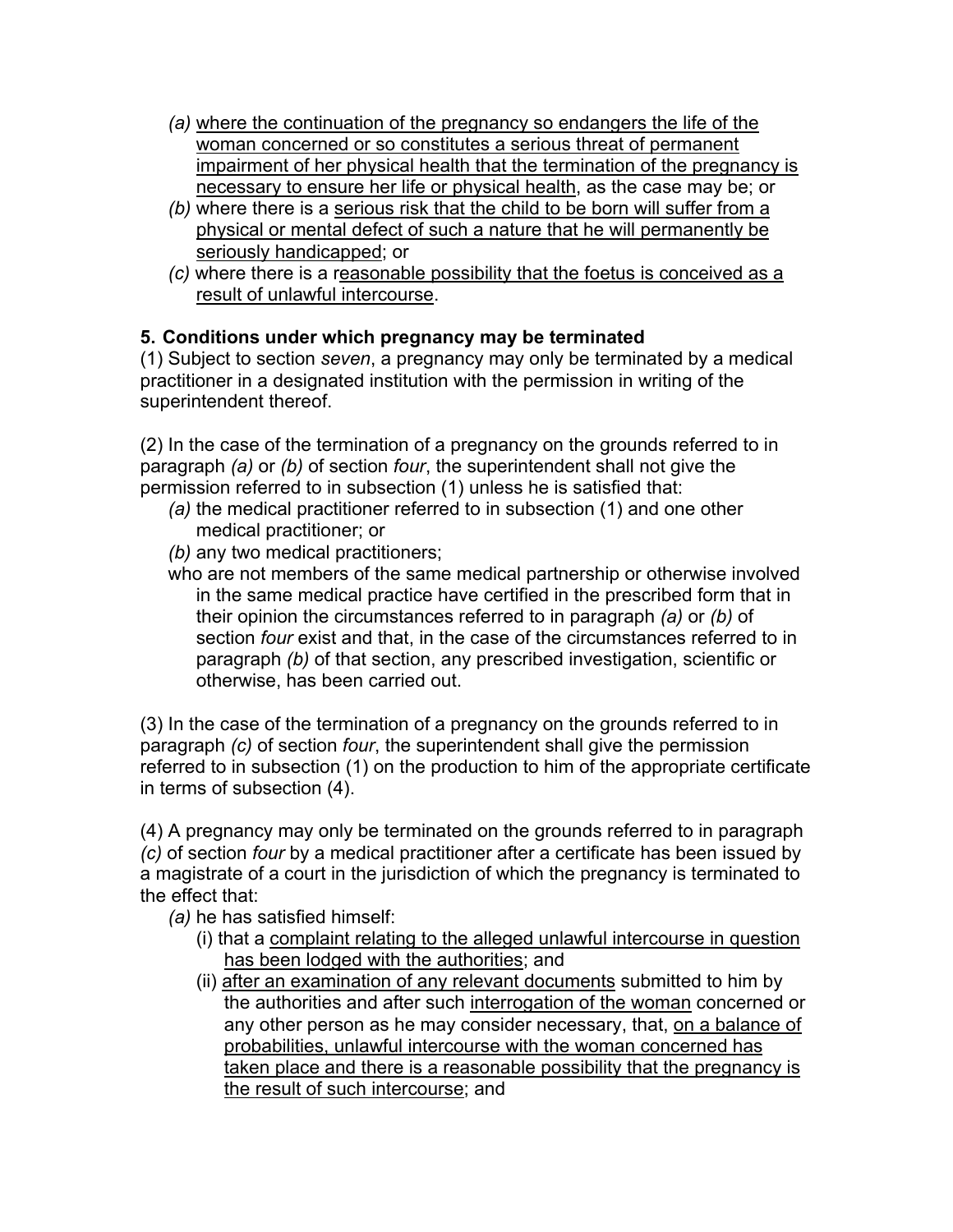- (iii) in the case of the alleged incest, that the woman concerned is related within the prohibited degree to the person with whom she is alleged to have had incest; and
- *(b)* in the case of alleged rape or incest, the woman concerned has alleged in an affidavit submitted to the magistrate or in a statement made under oath to the magistrate that the pregnancy could be the result of that rape or incest, as the case may be.

### **6. Appeal against refusal of superintendent to give permission**

Any person who is dissatisfied with the refusal of the superintendent of a designated institution to give the permission referred to in subsection (1) of section *five* may appeal to the Secretary whose decision shall be deemed to be the decision of the superintendent.

#### **7. Emergencies**

(1) Subject to this section, a medical practitioner may terminate a pregnancy if he is satisfied on reasonable grounds that:

- *(a)* the circumstances referred to in paragraph *(a)* of section *four* exist; and
- *(b)* the exigencies of the circumstances are such that subsection (1) of section *five* cannot be complied with.

(2) Where a medical practitioner has acted in terms of subsection (1), he shall within forty-eight hours prepare and submit a report in the prescribed form on the matter to the Secretary.

# **8. Information to be forwarded to Secretary**

(1) A superintendent shall, within fourteen days of the receipt of such documents, submit to the Secretary any certificates referred to in subsection (2) of section *five*.

(2) The Secretary may at any time in writing or through any person designated by him require a superintendent or a medical practitioner who may have knowledge of the termination of a pregnancy to provide any information in regard to that termination of pregnancy which he may specify, whether or not this Act has been complied with.

(3) Any person who is required to provide information in terms of subsection (2) shall comply with such requirement, whether or not the information tends to incriminate him in an offence.

# **9. Report by Secretary**

Where the Secretary is of the opinion that:

- *(a)* an offence has been committed, he shall submit a report to the Attorney-General together with such information which it is in his power to give in regard thereto; or
- *(b)* any medical practitioner or any other person has been guilty of any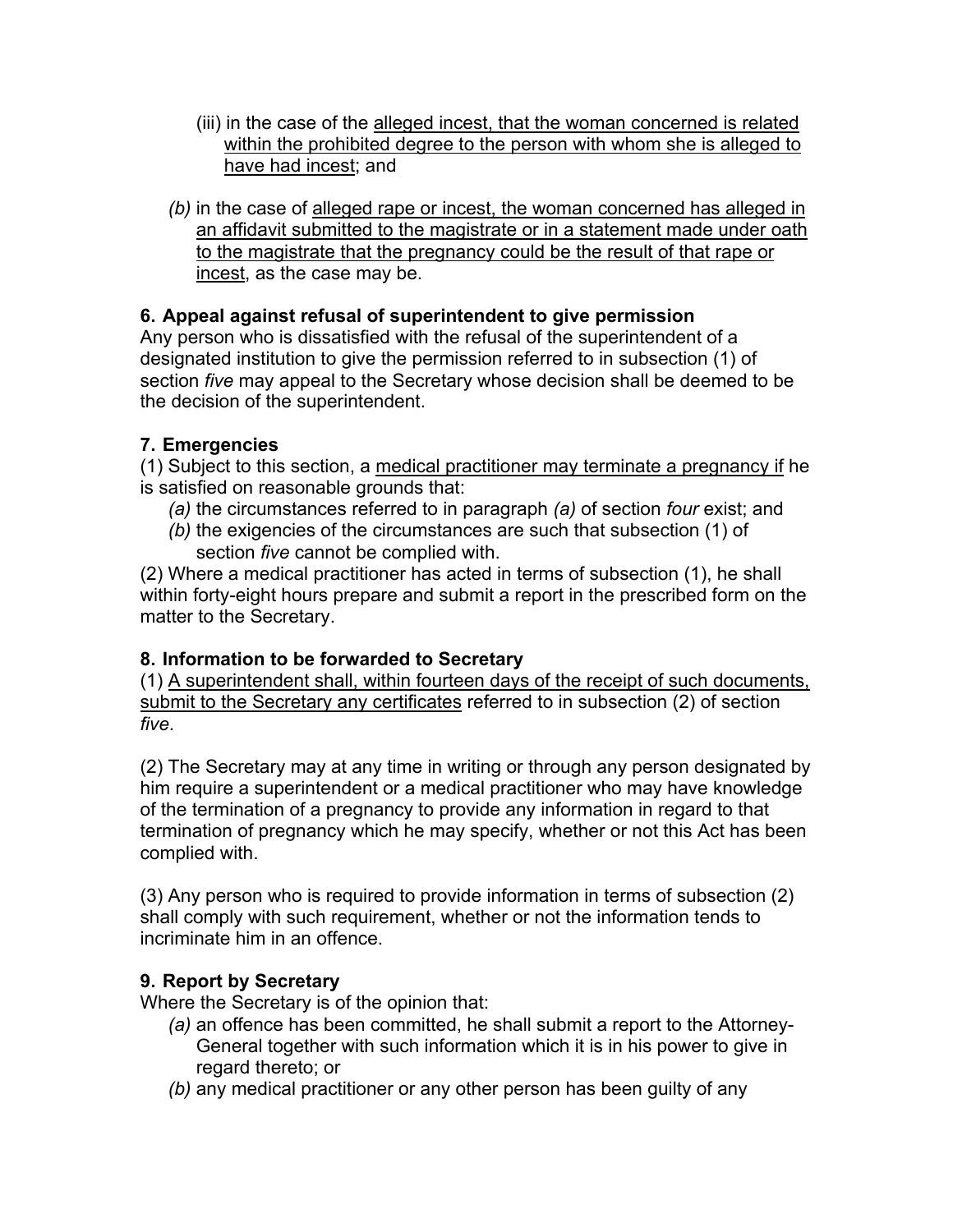conduct, act or omission referred to in subsection (1) of section 56 of the Medical, Dental and Allied Professions Act, he shall submit a report to the Registrar of the Health Professions Council together with any information which it is in his power to give.

#### **10. No person to be required to participate or assist in termination of pregnancy**

Notwithstanding any law or agreement to the contrary, no medical practitioner or nurse or person employed in any other capacity at a designated institution shall be obliged to participate or assist in the termination of a pregnancy.

### **11. Fee to be as prescribed**

(1) No person shall offer and no person shall receive for any service in connection with the termination of a pregnancy, including the provision of hospital or other facilities, any fee in excess of such fee as may be prescribed.

(2) A fee referred to in subsection (1) may be prescribed by reference to any fee charged for any service in a State hospital.

# **12. Offences and penalties**

Any person who:

- *(a)* contravenes section *three*, subsection (2) of section *five*, subsection (2) of section *seven*, subsection (1) or (3) of section *eight* or subsection (1) of section *eleven*; or
- *(b)* gives the permission referred to in subsection (1) of section *five* on a certificate referred to in subsection (2) of that section which he knows to be false or does not know or reasonably believe to be true in any material particular; or
- *(c)* issues any certificate for the purpose of subsection (2) of section *five* which he knows to be false or which he does not know or reasonably believe to be true in any material particular; or
- *(d)* makes any allegation or statement for the purposes of subparagraph (ii) of paragraph *(a)* or paragraph *(b)* of subsection (4) of section *five* which he knows to be false or does not know or reasonably believe to be true;

shall be guilty of an offence and liable to a fine not exceeding five thousand dollars or to imprisonment for a period not exceeding five years or to both such fine and such imprisonment.

# **13. Regulations**

 $\mathcal{L}=\{1,2,3,4,5\}$ 

The Minister may by regulation provide for all matters which by this Act are required or are permitted to be prescribed or which in his opinion are necessary or convenient to be provided for in order to carry out or give effect to this Act.

**ZIMBABWE: Criminal Law (Codification and Reform) Act (Act No. 23 of 2004), 2004.**